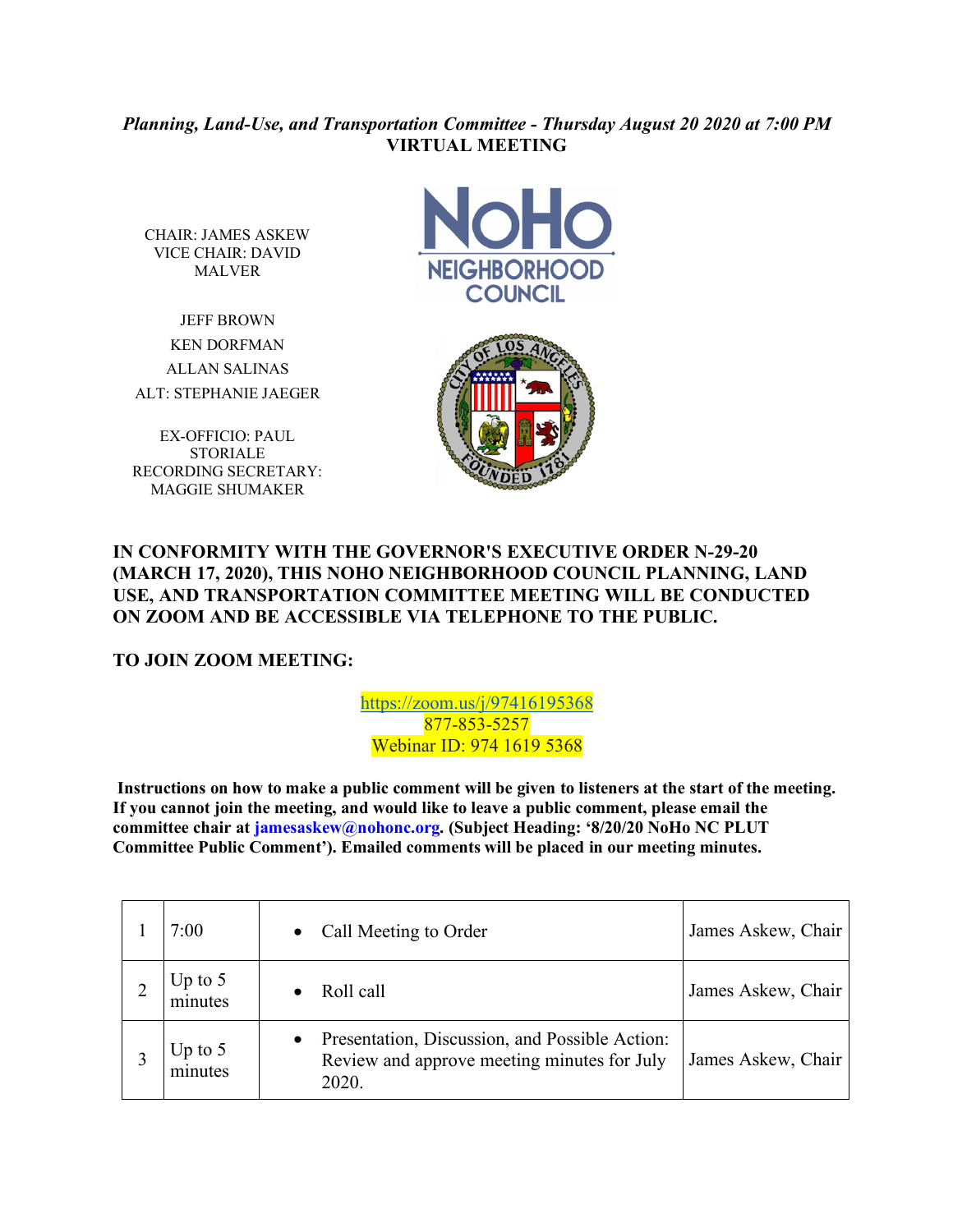| $\overline{4}$ | 1 minute<br>each      | Public comments on non-agenda items.                                                                                                                                                                                                                    | James Askew, Chair  |
|----------------|-----------------------|---------------------------------------------------------------------------------------------------------------------------------------------------------------------------------------------------------------------------------------------------------|---------------------|
| 5              | 1 minute<br>each      | Committee member comments on non-agenda<br>items.                                                                                                                                                                                                       | James Askew, Chair  |
| 6              | Up to $5$<br>minutes  | Presentation and Discussion: Update on Old<br>$\bullet$<br><b>Business</b><br>NoHo Slow Streets<br><b>DASH Bus Letter</b><br>$\overline{\phantom{0}}$<br><b>Slow Streets CIS</b>                                                                        | James Askew, Chair  |
| $\overline{7}$ | Up to $20$<br>minutes | Presentation, Discussion, and Possible Action:<br>$\bullet$<br>$5041 - 5057$ Lankershim Blvd and 11121<br>Hesby Street (Mixed Use Hotel Development)<br>Up to 10 Minutes for applicant                                                                  | Katherine Casey     |
| 8              | Up to $5$<br>minutes  | Presentation, Discussion, and Possible Action:<br>$\bullet$<br>Letter of support for a stop sign at the<br>intersection of Camellia Avenue and Collins<br><b>Street</b>                                                                                 | <b>Matthew Fine</b> |
| 9              | Up to $10$<br>minutes | Presentation, Discussion, and Possible Action:<br>Draft conditions for Cannabis Dispensaries                                                                                                                                                            | James Askew, Chair  |
| 10             | Up to $10$<br>minutes | Presentation, Discussion, and Possible Action:<br>$\bullet$<br>Proposal to move meetings to the third<br>Monday of each month                                                                                                                           | James Askew, Chair  |
| 11             | Up to $5$<br>minutes  | <b>Transportation Update</b>                                                                                                                                                                                                                            | Rob McGrath         |
| 12             |                       | Presentation: Chair Closing Comments<br>Next Meeting is either Thursday 9/17 or<br>Monday 9/21<br>Upcoming business: 4603 Denny Ave<br>(Small Lot Subdivision)<br>Thanks for joining $us - we$ want the public<br>and fellow NC members to be involved! | James Askew, Chair  |
| 13             |                       | Meeting adjourned                                                                                                                                                                                                                                       | James Askew, Chair  |

## THE FOLLOWING IS IN REGARDS TO ALL BOARD MEETINGS AND COMMITTEE MEETINGS